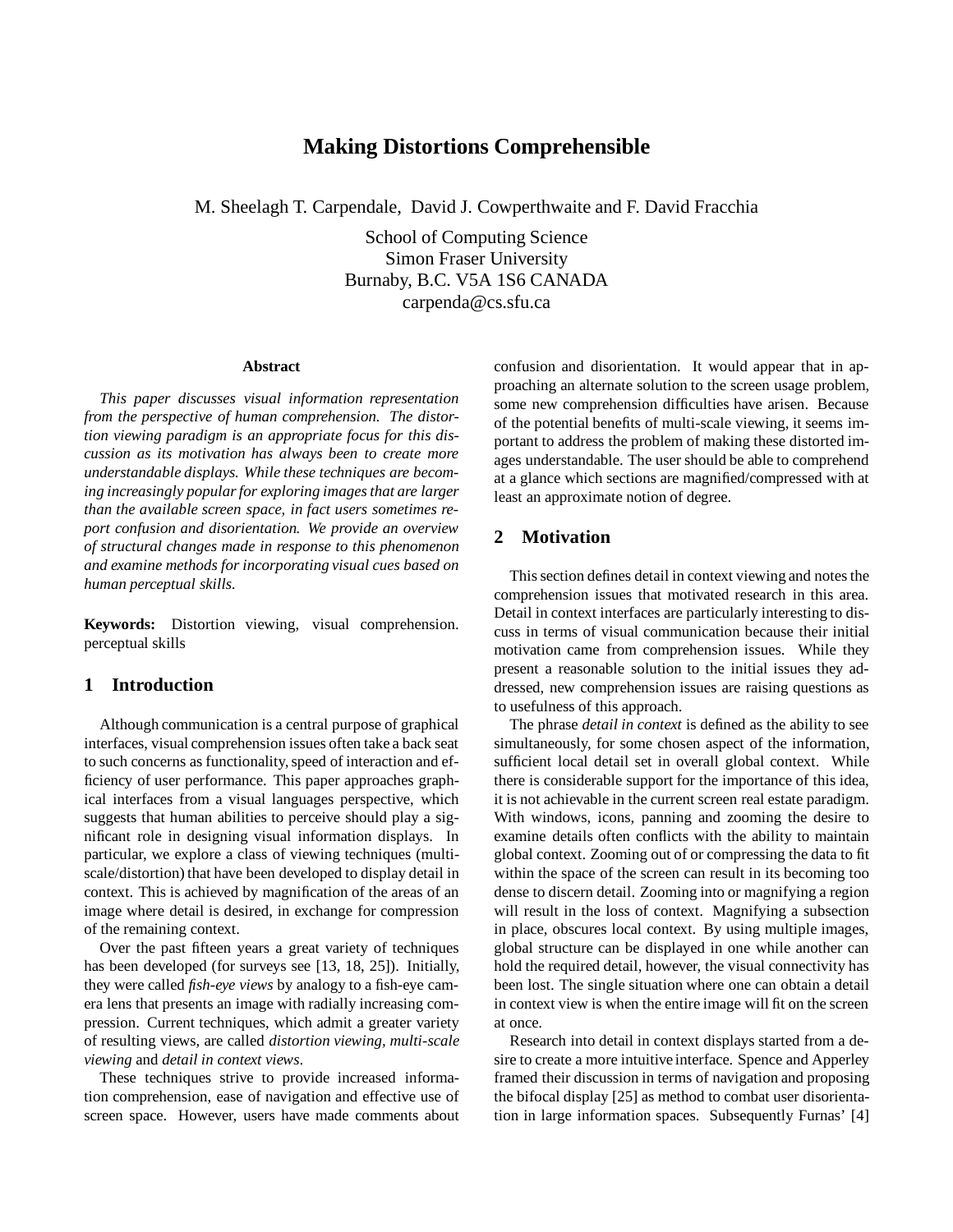studies across a great variety of subject areas (geography, workplaces, history, and newspapers) revealed that people naturally retain and present information in a manner that utilizes detail in context. This insight into human information handling led to considerable effort to translate these ideas into an interface approach.

Not surprisingly this motivation is echoed in psychology and cognitive science literature. Detail in context viewing supports the human potential for visual gestalt, reduces cognitive effort needed for re-integration of separate views, and accesses spatial reasoning for navigation problems.

The point stressed in this paper is that from the beginning this stream of research has been motivated by the desire to increase the ease of information access. The ensuing research has indicated that a growing variety of types of distortion can create detail in context viewing tools. In fact, studies [9, 24] indicate increased user performance for path finding tasks. However, as research continues points continue to be raised concerning users comprehension of the multi-scale displays that detail in context techniques create. The advice from the literature can be summed up as follows:

- Avoid all occlusion if possible [3].
- Keep focal points in at least approximately the same location as in the initial layout [9].
- Smoothly integrate the focal point into its context [23].
- Use a familiar distortion curve (hemisphere) [22].
- Preserve the mental map by maintaining orthogonality, proximity and topology [15].
- Animate transitions between views [1].

## **3 Comprehension Issues**

While there is considerable support for the idea of distortion viewing we do not want to create a new method of viewing information that brings with it new types of confusion. From observations, discussions and comments in the literature it seems that there are two basic comprehension issues arising with the use of distortion viewing tools: recognition and interpretation.

## **3.1 Recognition**

When the choice of focal sections changes in emphasis, location or number, a distortion viewing tool creates a new view of the same information representation. It is apparent that users cannot always recognize that they are actually looking at the same information.

When we layout or display information on a computer screen we choose different types of representations depending on the characteristics of the information. While there are times when changing from one representation to another is desirable, sometimes it is the particular representation and the relationships it reveals that is of interest. This paper addresses exploration of the information through a given representation. In this situation it should be evident that the information is undamaged by changing the view. For example,

rotating an object provides different views of the same information representation, similarly when stretching and distorting an image we want to be aware that what is changing is merely the view.

#### **3.2 Interpretation**

Recognition that we are still examining the same information does not automatically mean that we are able to interpret or understand the new view. Can items that are displayed in different or even varying scale be compared? The extensive discussions [27] on the possible ways that mis-interpretations occur in visual representations might indicate that distortion viewing is fraught with danger if not bound to failure. The question is can we simultaneously retain the advantages that seem to accrue through distortion tools and make them understandable? What kind of support can be included to make them more readable? Will visual support be enough? If the idea of presenting detail in context views is to be truly useful a user must be able to interpret the information in its distorted form, and be confident that distortions do not cause the information itself to be misunderstood.

## **4 Types of Information Representations**

The basic problem is that a distorted image can be difficult if not impossible to read. However, this is not true to the same degree for all types of images or all types of distortions. Let us look at examples from the extremes.

## **4.1 Information Representation Styles that Obscure Distortions**

**Distance encodes meaning:** There are many ways to use position or Euclidean distance within the display to encode some aspect of the information (see [2]). For example, in maps distances are a scaled representation of actual distances in the information, and in graphs node size can been used to encode some aspect of the data. Figures 1 and 2 each hold a bank of three images, one undistorted and two distorted views, in no particular order. For a personal experiment, examine them before reading the captions. While comprehension is important for all types of images there is a particular point to be made for those where distance or size is used to encode information. In our culture, interpreting maps assumes that distance is to scale and that scale is clearly indicated. A distortion view will create an image of the map containing sections of different scale as well as sections of varying scale. As seen in Figures 1 and 2 it would seem just as feasible to read the distorted image as if it were a different section of coastline or another part of the surface of Mars.

**Unfamiliar layouts:** The inability to tell whether or not a view has been distorted increases as familiarity with the information decreases. The examples in Figure 2 are most likely unfamiliar images. On the other hand user disorientation has been reported in cases when the map was familiar [23]. We suggest that this disorientation results from the discrepancy between the information provided by the distorted map and what the users feel they know to be true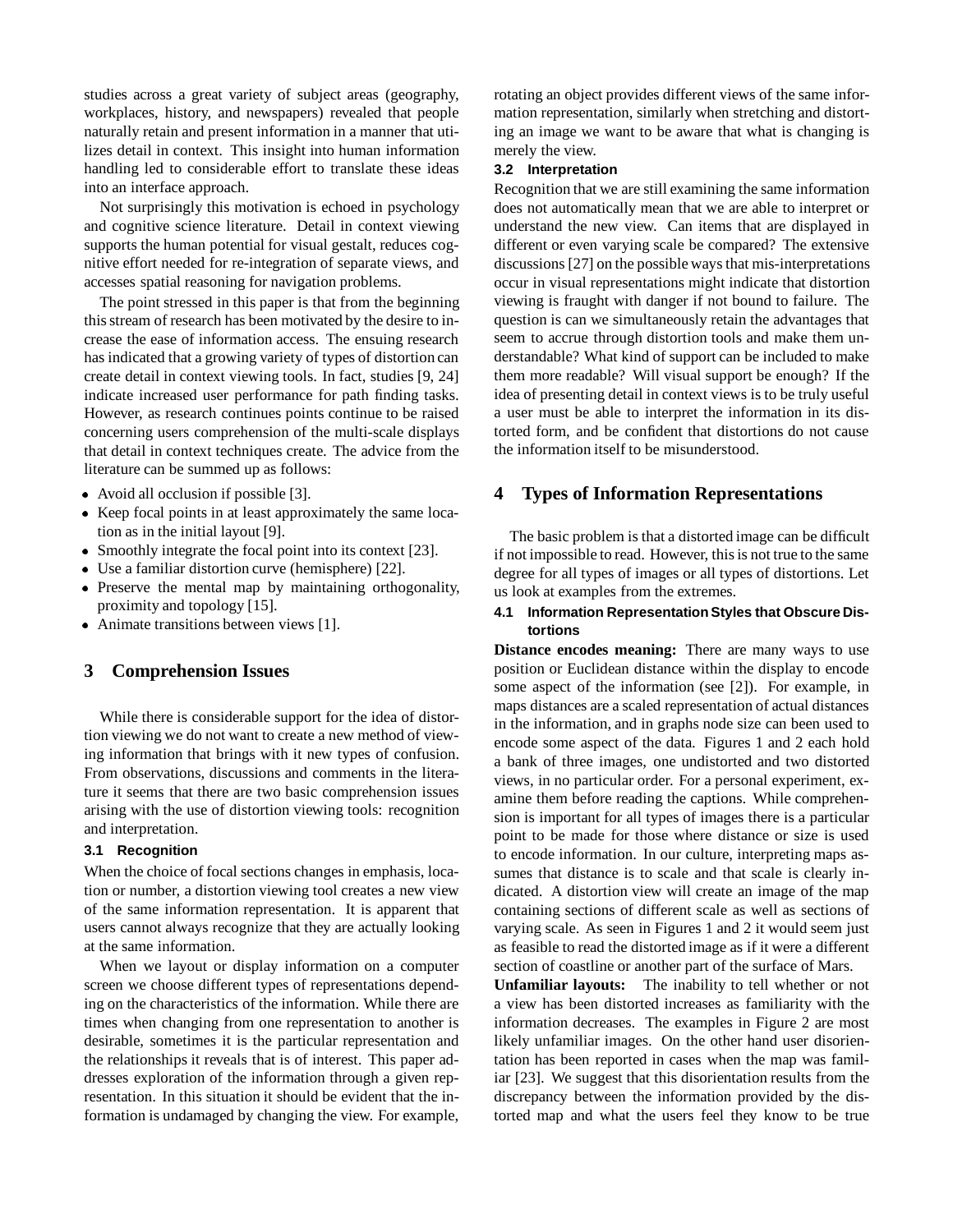

Figure 1: Map of the Vancouver coastline: a) with three focal points; b) undistorted; c) with four focal points



Figure 2: Photograph of the surface of Mars: a) with two focal points; b) with three focal points; c) undistorted

about the original map. This effect parallels what Tufte [27] discusses extensively as 'lie factors'. In this case previous knowledge is protecting the user from assimilating false information. In unfamiliar information spaces there is a greater chance of being misled.

**Sparse layouts:** In sparse and irregular layouts even familiarity does not help very much. For example in Figure 1 even for those of us to whom this coastline is very familiar the sparse and irregular nature of the information make it very difficult to discern the location of focal points. Even if focal points can be located it is hard tell much about them, for instance, the degree of magnification, or how far the distortion extends into the image.

## **4.2 Information Representations Styles that Reveal Distortions**

**Regular layouts:** When the information display is very regular, changes in its pattern will define the distortions. Figure 3 shows a grid graph where the distortions are so readable it seemed unnecessary to include the undistorted image

for comparison, and the text example in Figure 4 also shows how regularities in the layout make the distortion explicit.

**Familiar layouts:** Figures 4 and 5 show examples of a typical text field and a more sparse use of text, respectively. In Figure 4 our familiarity with text and the regularities in the layout combine to make very readable distortions. With the more sparse use of text in Figure 5 it is our recognition of changes across the word Columbia that reveal the distortion. However, as noted earlier distorted views of the familiar are uncomfortable. This was handled in Document Lens [21] by 'greeking' the distorted text to make it less irritating.

## **5 Towards a Solution**

Paralleling the distinction between recognition and interpretation we separate the discussion along the lines of the structure, inter-view transition and the visual cues that are used to support distortion comprehension. Though there is overlap, the factors discussed under structure of distortions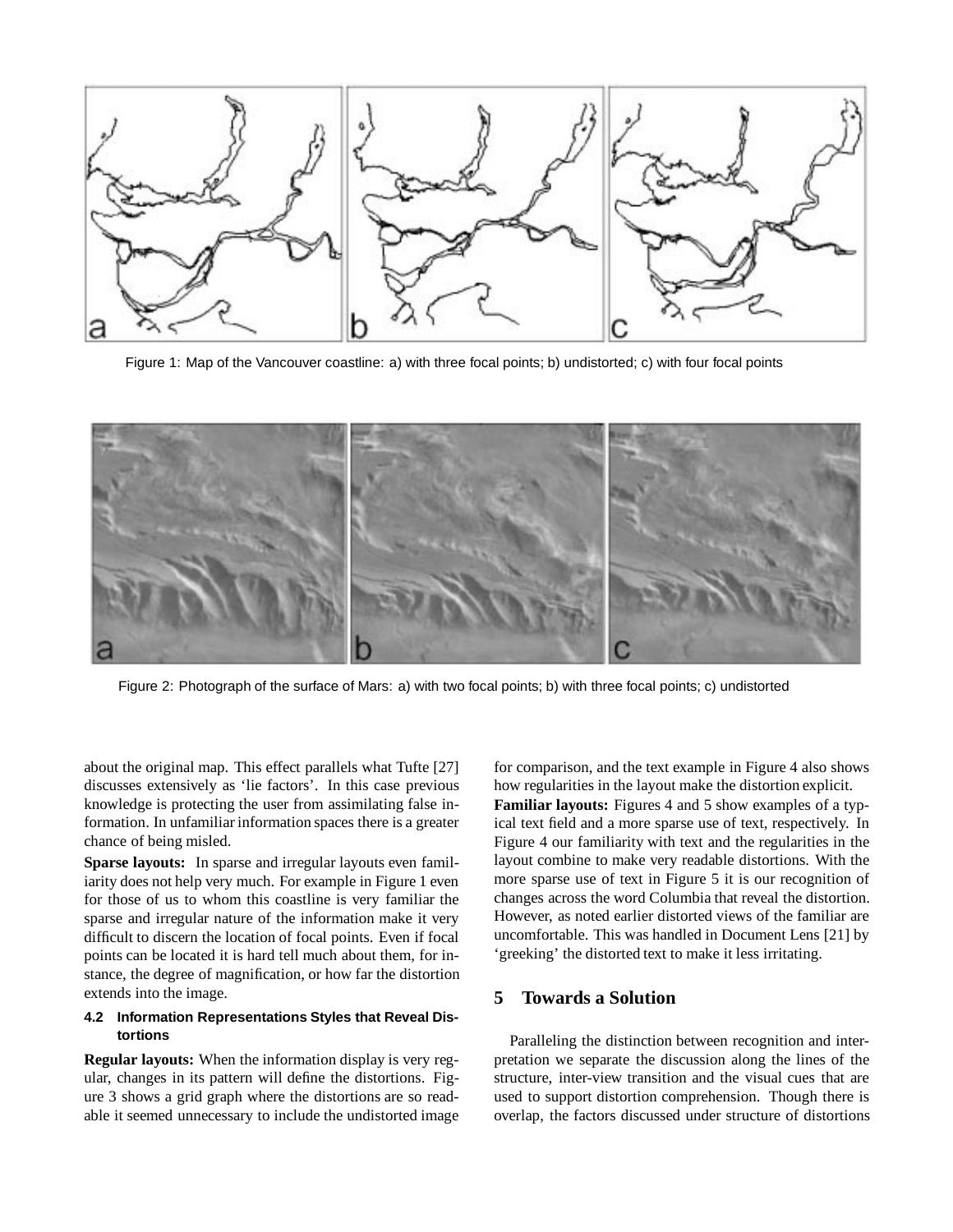

Figure 3: Regular layout a grid graph with two focal points



Figure 4: A text file with two focal points

(Section 6), and the transitions between distorted views (Section 7) predominately address the issue of recognition while the use of visual cues (Section 8) chiefly clarifies interpretation issues.

## **6 Structure of the Distortions**

The actual structure of the distortions can significantly affect how easy it is to recognize the information from one view to the next.

## **6.1 Limiting the distortion**

A very simple but significant idea in maintaining recognition is to limit the distortion. All previous approaches spread the distortion to the very edges of the image. Some [10, 16, 22, 23] are based on an asymptotic mathematical curve and achieve in "the ability to display infinitely large images at the expense of infinitely crumpling the edges" [15]. When the extent of the distortion is constrained portions of the image remain intact and each distorted area can be bounded,



Figure 5: Sparse text, B.C. map, with one focal point

providing a good deal of undistorted background frame or edge information (Figure 6 (c) and (d)).

#### **6.2 Magnification to scale**

From our familiarity with use of scale in maps and now with zooming on a computer, it seems that we have little trouble if all that changes is the scale factor. It is important to provide the possibility of arbitrarily shaped focal regions that the user is aware are scaled only. In addition we add the option of interactively extending the scaled only section [3]. Figure 6 (b) shows a magnified only focal section and Figure 6 (c) shows both a constrained distortion (intact background) with a scaled only focal section; the distorted regions merely forming a visual connection between the two differently scaled sections.

### **6.3 Smooth integration**

Sarkar's [22] suggestion to smoothly integrate the focal point into its context is extended to include also smoothly integrating the distorted region into its context. Figure 6 (a) shows smooth integration between focal area and background.

# **6.4 Distortion control**

It has been noted that use of a distortion curve like a hemisphere [22] might be familiar enough to make the resulting views less disturbing. Extending this to include the possibility that certain types of distortions might be more appropriate for certain types of information, we introduce the notion of distortion control [3]. In every distorted view is a trade off between how much each foci is magnified and the degree of compression in distorted sections. Distortion control puts the space allocation decisions in the hands of the user, allowing for many different distortion patterns. All the images in Figure 6 show different variations in distortion control.

#### **6.5 Minimize reorganization**

While some of the initial fisheye approaches [9] did not keep focal points in the same location as in the initial layout, most recent ones do respect the existing layout. The exceptions such as Noik's [17] use detail in context techniques to create layouts, in contrast to adjusting an existing layout. This idea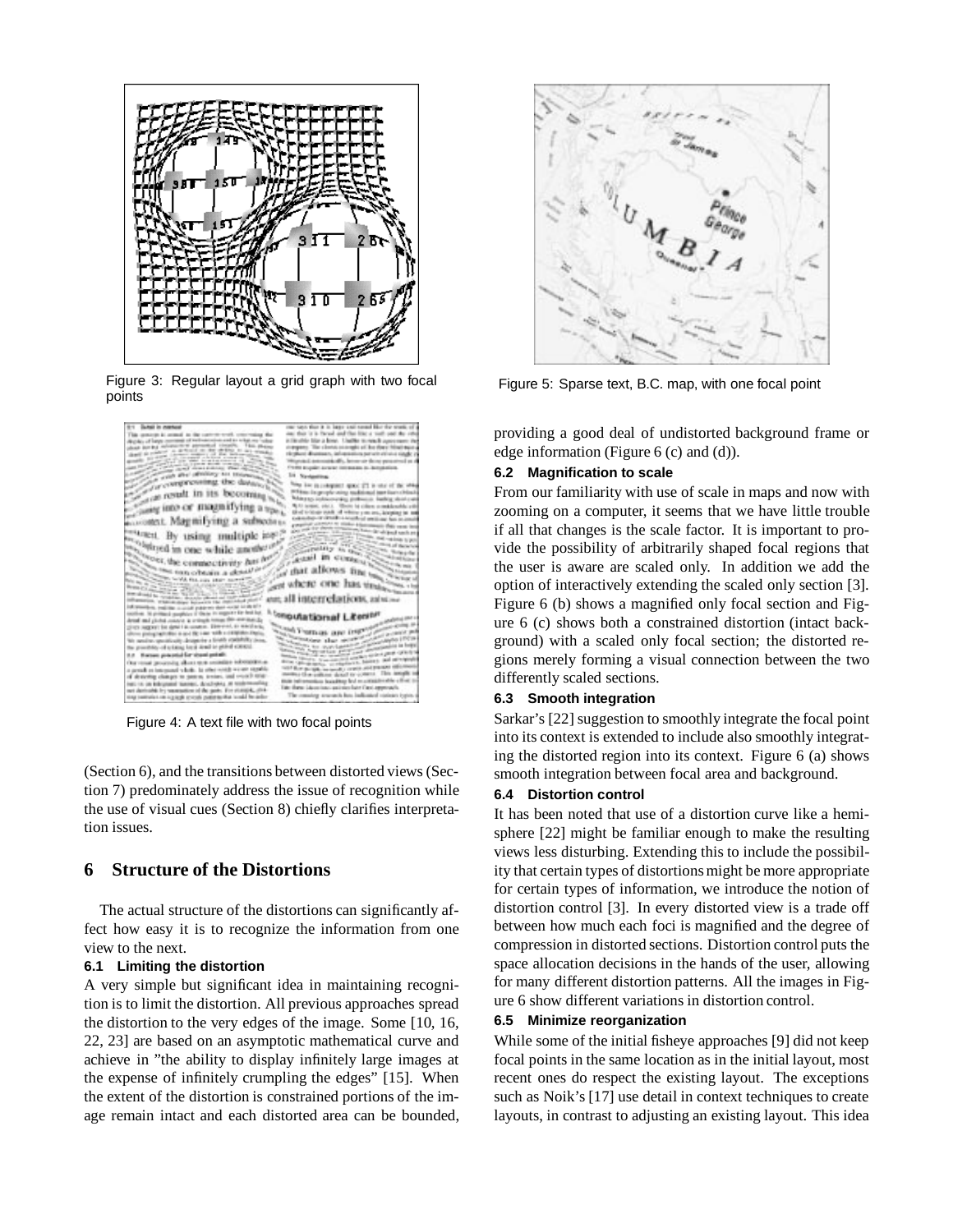

Figure 6: Grid graph, variation in distortion control: a) smooth focal integration; b) uniform scaling across focal region; c) constrained distortion; d) multiple foci

of respecting the original display is taken much further in the following point.

## **6.6 Mental Map**

Misue et al. [15] discuss the possibilityof aiding users in recognizing distorted views by preserving what they term a *mental map*. They suggest that maintaining three spatial properties may aid in preserving a user's mental map thus helping information recognition. The factors proposed are: orthogonality, that objects maintain relative right/left up/down positioning; proximity, that adjacent objects remain adjacent; and topology, that containment relationships are preserved. This is further discussed in [16, 23, 26] noting a distinction between orthogonal and radial distortion. The orthogonal distortion preserves orthogonal relationships in the display but creates new, perhaps artificial, clusterings. A radial approach is better at preserving proximity relationships which may be more important in some situations. Storey and Müller [26] declare that a choice must be made between them.

However, by using a radial approach in three dimensions 3DPS [3] provides the advantages of preserving proximity and topology relationships in the projected or top view while maintaining orthogonal relationships in the side view without the attendant problems of new clusterings and extraneous foci. Orthogonal relationships that are adjusted slightly in the 2D perspective projection, are maintained in the 3D form. While this is not quite an all in one solution (the user must adjust the viewing angle), the fact that the original information has just been stretched is quite apparent.

This discussion about preserving our mental map is at the heart of identifying those aspects about the layout which should be preserved. However, presently it is not clear what we actually do hold as a mental map of an image. While it is probable that we do spatial thinking in some manner that is akin to visual observation [7], it is not clear to what extent we maintain a visual image. It is possible that the disorientation that users mention occurs when the modified visual image conflicts with their own prior mental memory representation of the image. Since we assume that a user's mental representation is not a photocopy of the retina, it is reasonable to assume that there may be some set of distortions and/or support for the distortions that will allow users to maintain an accurate mental representation. This involves both recognition and interpretation.

## **7 Transitions**

Perhaps the most important factor in recognition is how the transition between views is made. We recognize the importance of the observation in [1] that these transitions be visually continuous and suggest that it may be equally important that these transitions be reversible.

#### **7.1 Continuous Transitions**

A sudden transition between an original view and its subsequent distorted view can leave a user unsure about what information the display contains. It seems possible that the user may be looking at an entirely new set of information. Some techniques have such abrupt transitions [9] and some even entirely reorganize the display [17]. The need for continuous visual transitions was recognized and provided in [1, 3, 10, 12, 21]. Actually seeing the distortion created is very explanatory. However, this only applies at the time of transition.

#### **7.2 Reversible Transitions**

If the intention is to create a distortion browsing environment where one can visually explore information. Incorporating support for the user to learn about the distortions, ideally will create a situation where a user can become increasingly familiar with the viewing paradigm. One possibility is to make all distortions readily reversible. Colloquially one is aware that backtracking is used when learning. More emphaticly Piaget [19] explains that in order to know an object, a person must act upon that object. This action can vary from simple pushing and pulling to more "sophisticated intellectual operations, which are interiorized actions, carried out mentally (e.g. joining together, putting in order, putting in one to one correspondence), knowledge is constantly linked with actions or operations, that is, with transformations." He goes on to say that "Knowledge then... neither arises from the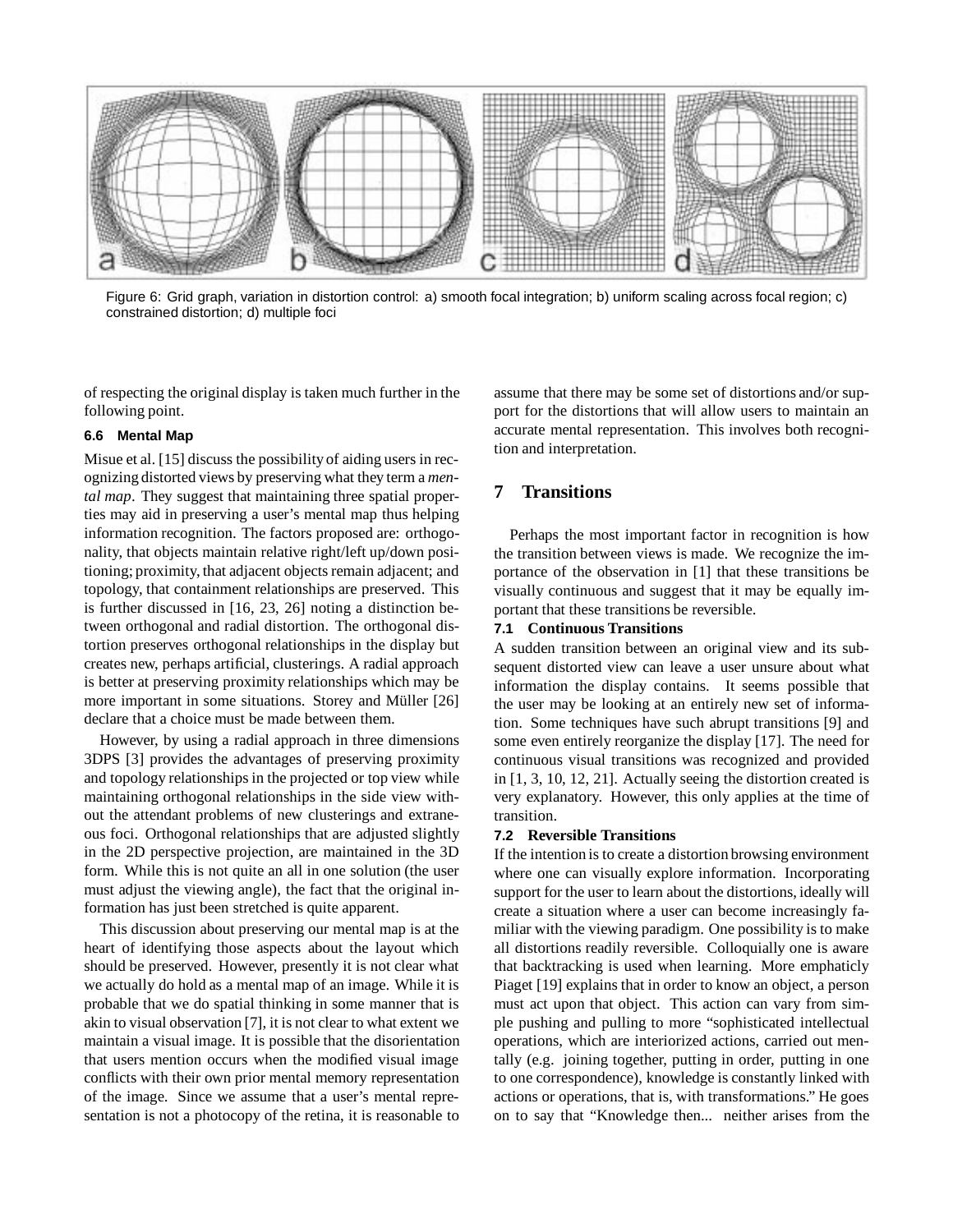

Figure 7: Map of the Vancouver coastline with same four foci as in Figure 2(b): a) grid; b) shaded; c) with grid and shading

objects nor the [person]... but from the interactions." Taking this advice seriously, it is apparent that it is important to create an interactive environment.

Piaget has a notion of two stages that someone goes through in developing understanding that he calls "revertability" and "reversibility." Revertability is the idea that two different states are somehow connected, and that one can get from one to the other and back again. Reversibility is the understanding that the two stages are in some way equivalent (more of an internal understanding than something external). An example of this is a young child's understanding of volume. Initially, a child will think that there is more milk if the glass is taller. Next, they develop the notion that you can get it back, that is, if you pour the milk from the wider glass back into the taller glass, you somehow "get back the bigger amount of milk." With time through observing this revertability the child develops an understanding of a separate notion (volume) that stays the same no matter what shape the glass. If possible this is exactly the type of deeper understanding we wish to enable. We wish to create an environment where the user can interactively push and pull, stretching into sections of the information with actions that allow visual exploration but leave the user confident the information they are exploring remains consistent.

We suggest that the fact that previous (or original) states of the image are readily available is very significant. Foci can be created, moved and removed, in each case the image reverts to its original layout. The important points are:

- Reversibility is closely connected to comprehension.
- The original undistorted image should be recoverable.
- Reversible distortions allow reference to the original topology.

Pulling and pushing should have equal and opposite effects. As a focus is moved through an area there is no residual effect of its passing. This should both make the tool more understandable with increased use.

# **8 Visual Cues**

Thus far we have discussed how aspects of the structure of a distortion can affect comprehension, and the important nature of inter-view transitions. These both primarily address the issue of recognition. There remains the heart of the interpretation issue. That is, given that one can recognize that the information being examined is the same through successive distorted views, can one read the information's relationships in the distorted view without being mis-informed?

Visual representations of information ideally make certain relationships inherent in the information apparent; type of vegetation in a location, amount of rainfall that supports this vegetation, or how air moves over an obstacle. In many of these instances positional information plays a significant role in the reading. For example, a tight curve in air flow may represent a sudden change in direction, magnifying this section to check on the presence of any extra details will also spread the curve. One must be aware of this change in local scaling so as not to be mis-informed.

Our intention is to provide sufficient support to makes these changes in scale visually explicit. To this end we will examine the use of visual cues. The term visual cue is used to indicate any aspect of the display that has been added for human perceptual reasons, such as attracting attention, creating emphasis, or adding explanation, rather than to directly represent some aspect of the information.

In considering possible visual cues one direction to take is to utilize Bertin's notion of visual variables [2]. However, these variables were identified for printed graphics and were intended to be used as part of the mapping between the information and its representation. While they are proving useful in designing computational displays they are not en-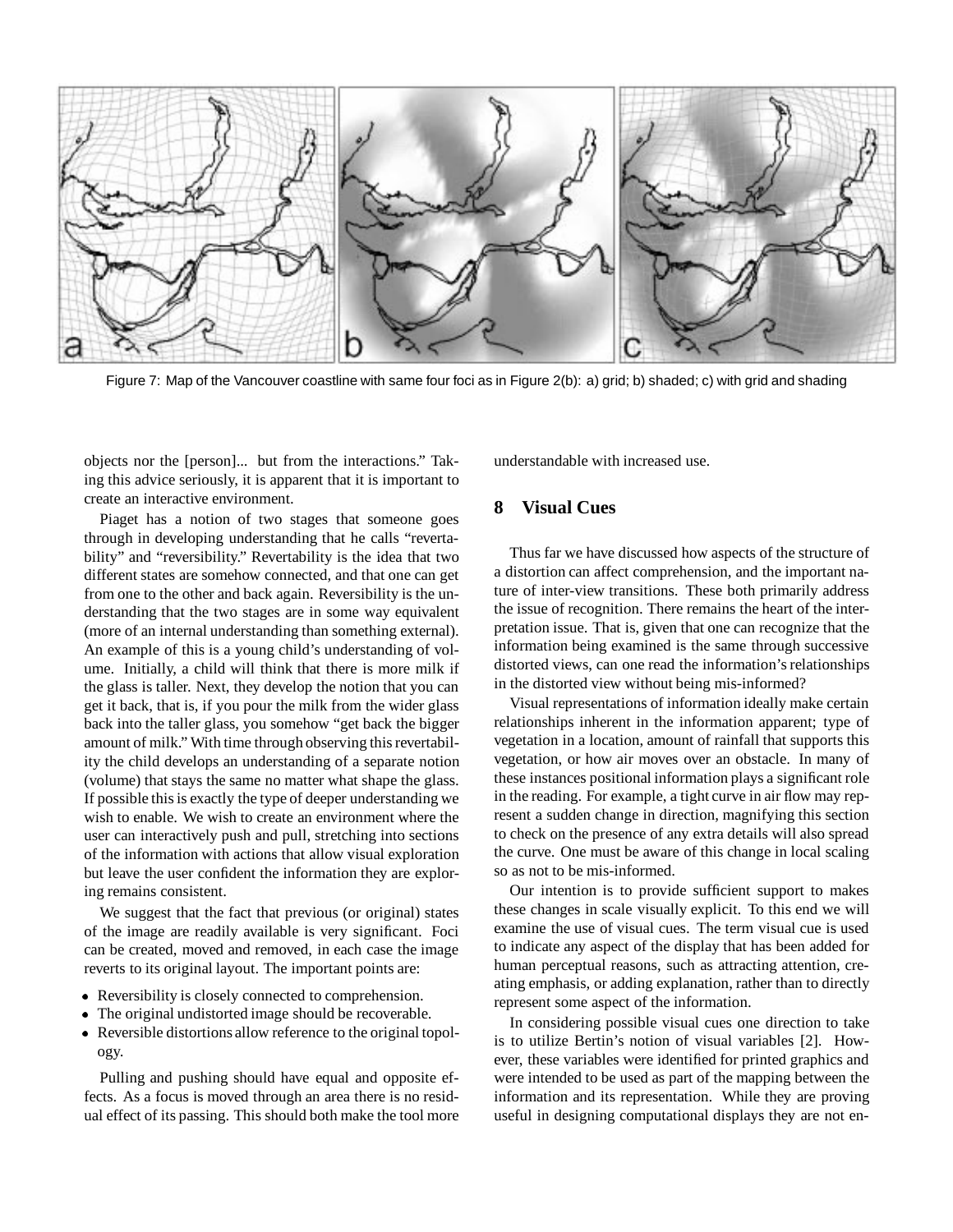

Figure 8: Topographic image of the surface of Mars: a) undistorted; b) with one focal point and the lights in agreement; c) same image as center rotated 180 degrees putting the lights in opposition

tirely applicable [28]. Another approach is to examine the capabilities and limitations of graphical computational displays. However specific attributes might be hard to define since computational capabilities and display technologies are still evolving rapidly. An alternative direction is to consider human perceptual capabilities, however once again this is an evolving research field. In the face of this dynamic research we have found it useful to identify different approaches to creating visual cues and their advantages and disadvantages of each. Four types of visual cues are discussed and applied to distortion viewing (3DPS [3]).

## **8.1 Constructions**

These types of visual cues are created to fit the particular information representation and the task to be accomplished. While these may well be the most effective because they are individually tailored to the situation, they will usually be unfamiliar and as such definitely require explanation. It also may not be immediately apparent how to create a useful construction.

#### **Application: The Surface**

For users to build an interpretation of a representation they must connect it in their minds with something they already understand. In other words, for a given representation to be interpreted, it must stand for some object. The information representation stands for the data it symbolizes. However, in the users perception what does the distortion represent? The distortion can be a created by relatively complex mathematical function. A user may not know that this function exists, nor its details, and may not actually want to, and yet they need to understand how their information has been manipulated. To provide a method by which one can make distortions visually explicit, the information can be placed on a surface [3]. This yields a method of revealing the distortions even if some sections of the information representation are sparse. This provides several advantages:

 The resulting technique will not be tied to any particular kind of information layout.

 If the visual cues are provided about the surface, distortions will still be readable even when there are gaps in the information layout.

The 2D information can be thought of as lying on a planar surface. This surface is manipulated in an analogous manner to which one may manipulate a piece of fabric. In folding or re-arranging a piece of fabric one has no doubts as to whether the manipulations are interfering with anything that is printed on the surface. This pliable surface is a construction that does not represent any aspect of the information itself. Instead in provides a metaphor by which the distortions can be understood.

#### **Application: Outlines**

Once the image is a complex combination of distorted and untouched areas, it is useful to be able to see where one starts and the other stops. Optional outlining of scaled areas of magnification and the extent of the distorted area may be provided. In many viewing situations it is useful to be able to delineate the focal sections that have been magnified clearly separating sections of uniform scale from the distorted sections which link them maintaining context and position. This is a simple construction, but unless it is explicitly stated there is no indication of what these lines actually mean.



Figure 9: Topographic image of the surface of Mars: a) grid; b) with shading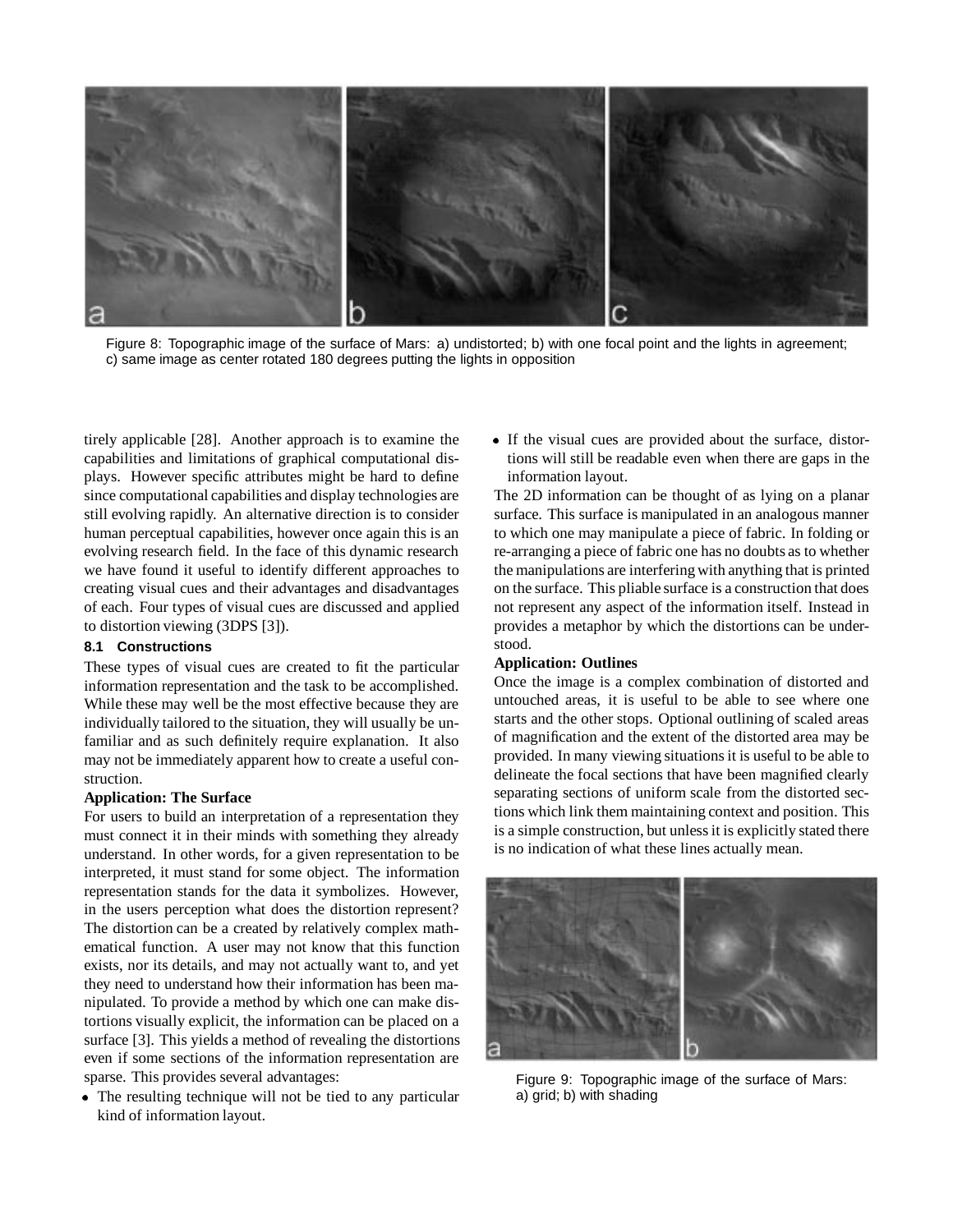## **8.2 Visual Formalisms**

The term *visual formalism* was introduced by Harel [8] in connection various types of graph layout. We use the term more boardly to include other types of visual constructions such as charts, diagrams, as well as use of colour that assumes predefined meaning (e.g. red for stop, green for go). These can be thought of as constructions that are in common enough use within given communities such that it is reasonable to expect them to be understood. However, as these aspects have been learned they will be culturely tied. When making use of this type of visual cue it is important to consider who will find it easy to read, who will need help learning it and whether it will misinform some communities. Colour is a good example of the last point as it means many different things in many different cultures. In fact, the example about red and green above may not agree with all readers. Some of these formalisms may have become so familiar for certain groups of people that they may even prefer them to the more intuitive precognitive skills still, these preferences will be culturally tied and therefore need to be used with care.

## **Application: The Grid**

The grid is a visual formalism borrowed from cartography and is familiar to those whose experience includes reading maps where lines representing longitude and latitude are used to explain relative scaling. Similarly grids can be used to reveal the nature and extent of the magnification and compression in a distortion view.

Overlayed across the entire information representation, a grid provides relative compression and magnification information. Figure 7 shows the four focal image from Figure 1(a). Figure 7(a) explained with a grid, (b) with shading and (c) with both.

#### **Issues: The Grid and Topographic Images**

When the grid is applied to a topographic image it has the effect of somewhat flattening the relief. For example in Figure 9 one can still see the ravines but the overlaying of the grid has diminished their impact. Here the use of shading (section 8.4) to reveal the focal areas is more effective and creates less interference.



Figure 10: Orion nebula with two focal points: a) shaded; b) with the grid

#### **8.3 Fundamental Perceptual Skills**

In this group we include perceptual skills that current research indicates, though not decisively, may be precognitive. For example, there is an interesting discussion as to the nature of our ability to read perspective. While some argue that this is precognitive there is some indication that it is culturally tied. Stories [6] exist of people from other cultures following a perspective diagram on planting and ending up with convergent rows. In utilizing skills from this grouping it is possible that the advantages listed under precognitive skills (Section 8.4) may accrue; however, one must be aware that this cannot be assumed.

## **Application: Perspective**

One of the more successful metaphors employed to date in distortion viewing is the use of three-dimensional space [3, 5, 14, 21]. These distortions are created using perspective to provide magnification and the resulting 3D image to provide visual information about how context has been distorted. Not only do we understand how a three-dimensional world incorporates more than one apparent scale, the natural action of bringing objects of interest closer in order to see them better can form the basis of an intuitive interface metaphor.

This approach provides two useful metaphors. One involves the actions performed to create the distortions. The action of pulling a section forwards to see it better, or in this case actually magnify it, seems like a natural action and response. The second metaphor involves the over all appearance. The end result of a multi-focal view can be seen as a curved 'landscape' with hills and valleys. Viewing this surface from above causes those areas that are closer to appear larger and those further away or tilted to be compressed.

The grid lines reveal the shape of the distortionsby accessing two human depth cues: perspective information (without requiring edges) and texture gradient.



Figure 11: Map of B.C. with three foci, here the shading clearly reveals the soft surface

## **8.4 Precognitive Perceptual Skills**

A perceptual skill is called precognitive if it is thought that it does not require conscious processing. It is believed that such skills have been with us for a long time evolutionarily.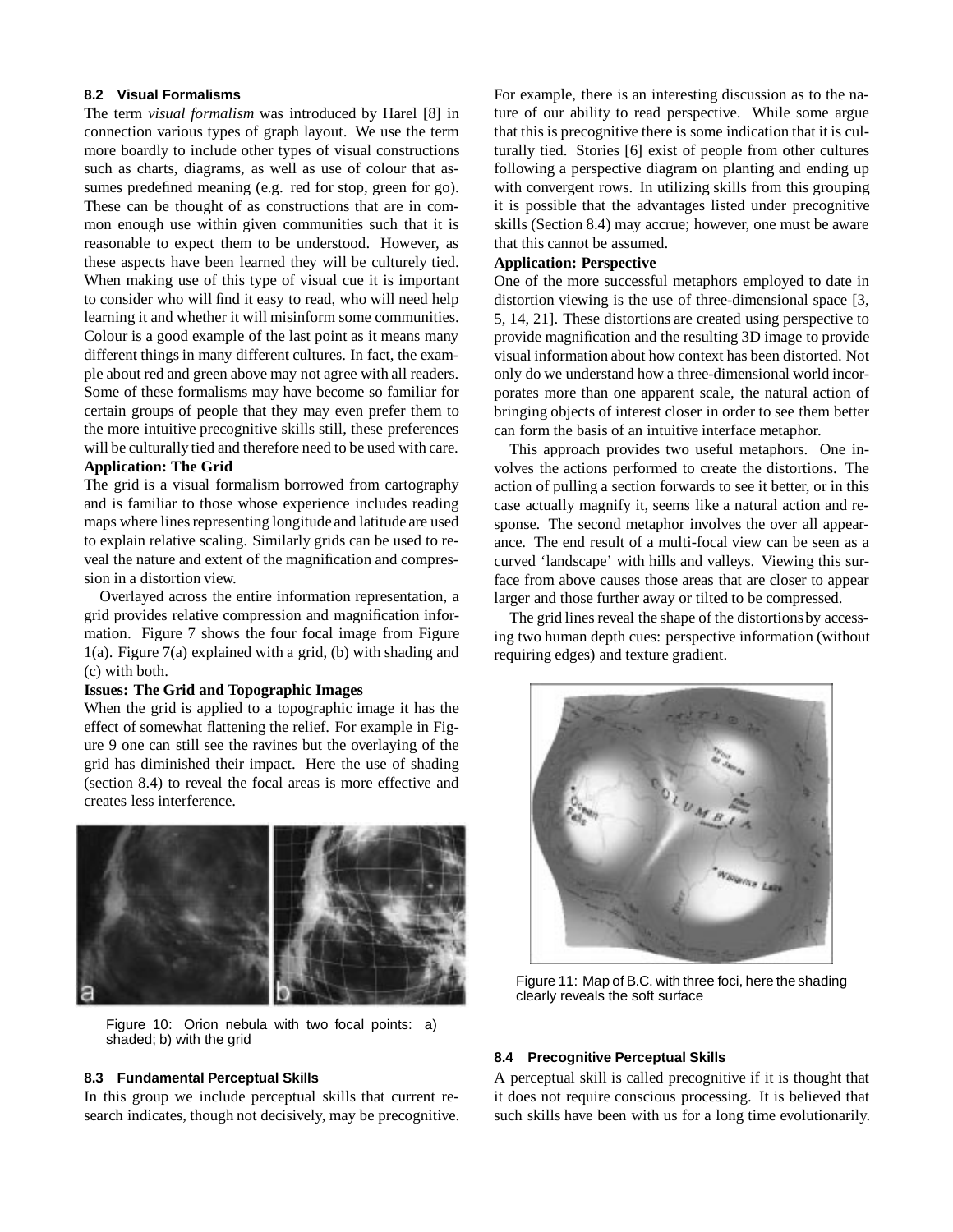The possibility of using such skills as visual cues is very appealing because:

- Processing should be virtually instantaneous.
- They should interfere very little with other conscious cognitive work.
- They should be readable to all humans. A truly low level skill will not be culturally tied.
- They should require little or no learning to be understood [28].

All this seems too good to be true, and that may be the case because in pursuing this path several problems arise. First, cognitive science research is still actively in the process of discovering what these skills are; and there are several for which arguments can be made both for and against declaring them as precognitive. Second, even given that we could agree on a list of such skills, these are very unusual aspects on which to base a design. For the purposes of research we consider those visual perceptual skills about which there seems to be fairly solid agreement in the literature as precognitive skills.

## **Application: Shape from Shading**

As the desire is to utilize precognitive skills where possible, a first choice is to use shading. "The human visual system is capable of quickly and accurately establishing three dimensions from variations in luminance [shading] only" [20]. Although the retinal image is two dimensional, humans are capable of deriving an awareness of form and depth from shading [11]. It is probable that this ability to recognize shape from shading is one of the most primitive. One reason for this belief is the fact that many animals use counter-shading as part of camouflage colouring [11]. The prevalence of this is thought to indicate the significance of shade in detecting form. Ware [28] points out that distinguishing shape from shading is part of what he terms a sensory language, that bridges cultures and does not have to be learned. Such a low level visual routine is perfect for our purposes and may even provide an aspect of the interface that requires no learning. Studies [11, 20] also indicated that the extraction of shape from shading seems to assume a single light source. If objects next to each other are lit from opposite directions one will be read as concave and the other as convex. There is also an assumption that the light comes from above. These basic assumptions are easy to comply with, giving us a method that will do exactly as desired in making the distortions explicit. By making use of shape from shading we ensure that it is precognitive abilities that are being accessed instead of possibly increasing cognitive load. Note however that while shading is very effective in providing comprehension about the resulting 3D form, in some cases the shading itself is dark enough to obscure information. Shading should be optional and adjustable both in direction and intensity.

#### **Issues: Light Position for Shading**

As noted in the discussion above, for the best reading of shape from shading the light needs to appear to be coming out of either the upper right or upper left corner. For images

that have no shading themselves this is no problem. However, when the image itself has shading care must be taken. If the lighting in the image comes from the same direction as the lighting being used as a visual distortion cue then they complement each other and both the distortion and the topology are readable. If the lighting comes from an opposing direction the eye will resolve the image with its preference for an upper off center light source dominating. The effect this has is to turn concave topology into convex or vica-versa. Figure 7 shows a topographic photograph of the surface of Mars with a single focal point. In the image Figure 7(c) the photograph has been rotated 180 degrees. This places the lights in opposition and reverses the concavity reading.

## **Issues: Shading and Colour**

Colour is composed of hue, saturation and value. Shading operates on value. For images of diffuse colour it is easy to read the shading as simply darker colours (Figure 10). In this situation it does little to disambiguate the distortions. However, the grid is still effective. Notice how in Figure 11 the shading is perfectly effective on a coloured image. This is probably due to two factors: the use of colour in the map of B.C. is very simple while the colour in the nebula is diffuse and complex, and the image of the Orion nebula is less familiar than that of a simple map.

# **9 Conclusions**

We have discussed the distortion viewing paradigm from the perspective of user comprehension. We identify two important aspects to this problem, recognition and interpretation, and provide an overview of how different factors concerning recognition have arisen and been addressed through structural changes. While these structural changes are significant, the fundamental problem persists. It must be possible for the user to interpret the distorted images.

In following general visual information presentation guidelines, one important question to be addressed is; 'does the resulting display distort the information?' In the distortion viewing paradigm the answer is obviously yes. However, if one re-examines the design guideline it is apparent that the real issue is whether or not the user is led to false conclusions about the information itself. We suggest that if the user can understand the distortions they will still be able to accurately interpret the information.

Through the use of the soft surface as an example, a metaphor is described that is understandable from a user's point of view. Further, to actually make this metaphor readable we examine visual skills to gain a better understanding of how to draw on aspects of the world that are already understood. The simple groupings of:

- Precognitive perceptual skills
- Fundamental perceptual skills
- Visual formalisms
- Constructions

offers several useful directions. It provides pointers for